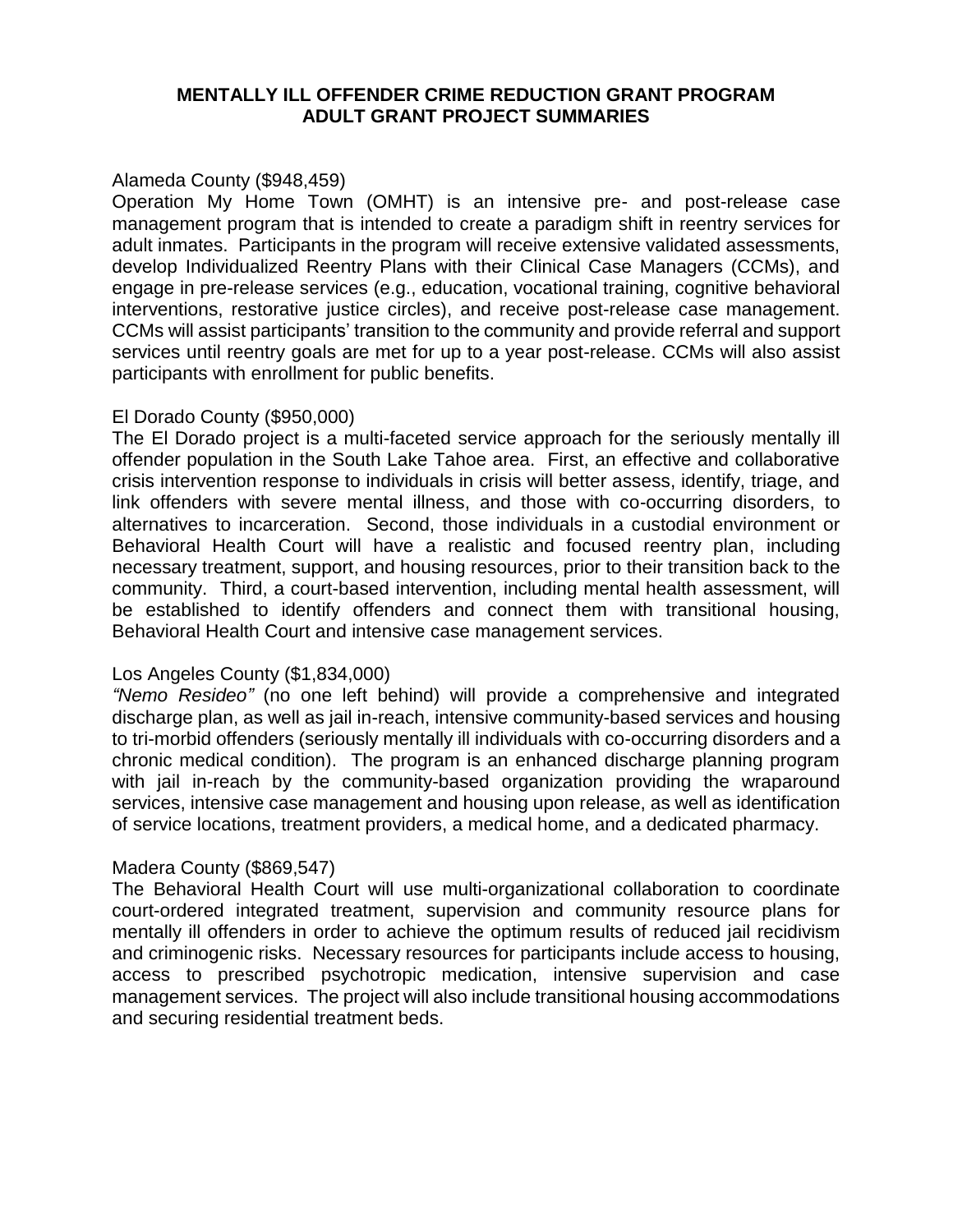# Nevada County (\$110,472 - partial project funding)

The Nevada County will develop an 18 month pilot project by creating a Crisis Intervention Team (CIT) to address critical mental health needs within community settings that will reduce risk to the client and the community, reduce the use of secure custody, improve quality of life for the individuals, and in turn, reduce financial costs by providing effective screening and assessments, referrals, and evidence-based interventions and case management models. All law enforcement officers will receive CIT training; however, the 'Team' will consist of one officer per agency as point person for mental health intervention training, resource referrals, case staffing, and intervention response management.

# San Francisco County (\$950,000)

The San Francisco project will create a Behavioral Health Court (BHC) specifically designed to improve outcomes among adults with mental illness who are accused of misdemeanor offenses. As part of the BHC, continuum of care services and responses include direct housing services to support temporary and transitional housing for offenders, subsidized transportation, employment skills training, and incentives for participation in cognitive behavioral therapy and evidence-based interventions such as Moral Reconation Therapy and Wellness Recovery Action Plan. A peer specialist will also be included to support BHC clients through the process.

### San Luis Obispo County (\$950,000)

The San Luis Obispo project will implement a collaborative and multidisciplinary program designed to provide for a Behavioral Health clinician at pre-trial to screen mentally ill offenders as they are being sentenced to provide an alternative to incarceration, incustody evidence-based treatment services, increased capacity within the community clinic to provide walk-in medication and screening appointments for post-release offenders in order to provide an immediate and seamless reentry of the client into the community. In-custody treatment services include Cognitive Behavioral Therapy for Psychosis, Criminogenic interventions (Moral Reconation Therapy), and trauma-focused treatment (Seeking Safety).

# Santa Clara County (\$950,000)

The In-Custody Reentry Team (ICRT) will support the successful reentry of inmates with a serious mental illness. The ICRT will employ incarceration-based, prevention-oriented case management and discharge planning to program clients, linking them to postrelease services and increasing engagement in the types of treatment and support services that will improve their quality of life and reduce their chances of recidivating. The ICRT will work with serious mentally ill offenders from booking to release, establishing a reentry case plan within days of a mental health referral and following the client through incarceration to their release through service linkages.

# Santa Cruz County (\$949,995)

The Mentally Ill Offender Continuum of Care project will address the effects of mentally ill offenders in the local criminal justice system including this population's typically longer average length of stay in the County Jail due to their distinctive needs, the impact of untreated offenders with psychiatric issues in the community, and the need to draw from the evidence-based practice and intensive treatment of the Forensic Assertive Community Treatment (FACT) model. The project will provide pre-offender interventions